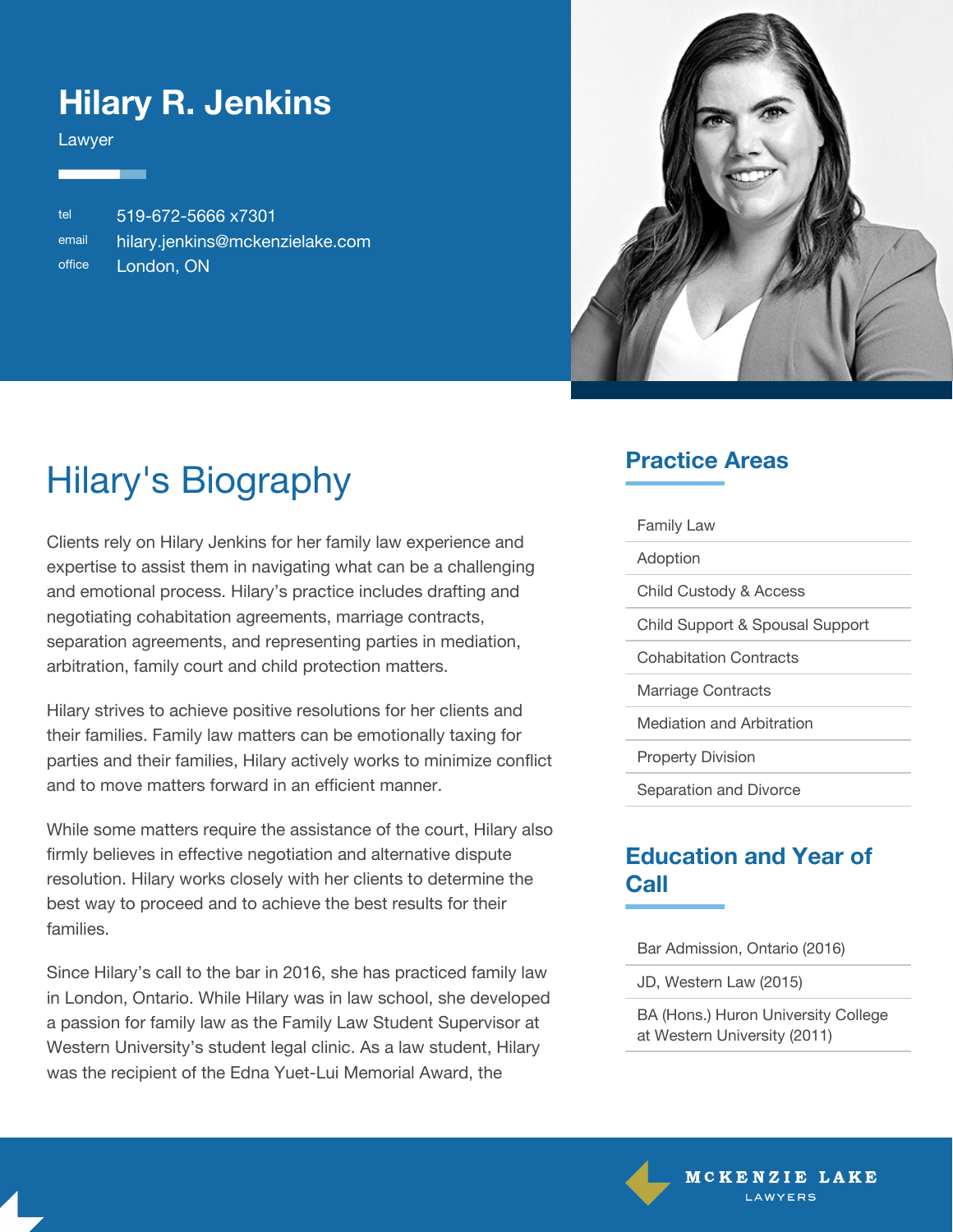Douglas May Memorial Award, and the Genest Murray Award for Advocacy. Hilary's passion for her work and for the legal profession continues on today.

When she is not serving her clients, Hilary continues to be involved with Western University as an Adjunct Professor for the Family Law Externship at Western Law. Hilary is an executive member of the Middlesex Family Law Association and the Ontario Bar Association's Young Lawyers Division for South Western Ontario. Hilary is also an executive member of London Lawyer's Feed the Hungry and she regularly volunteers at the meal service. Most recently, Hilary has become a board member (treasurer) for the London Community Counselling Centre. In her spare time, Hilary enjoys cooking, reading, and spending time with friends and family.

### Professional Associations

- Member, Canadian Bar Association
- Member, Ontario Bar Association
- Member, Middlesex Law Association
- Executive Member, Middlesex Family Law Association

### Honours & Awards

- Edna Yuet-Lui Memorial Award
- Douglas May Memorial Award
- Genest Murray Award for Advocacy





**Hilary R. Jenkins** Lawyer